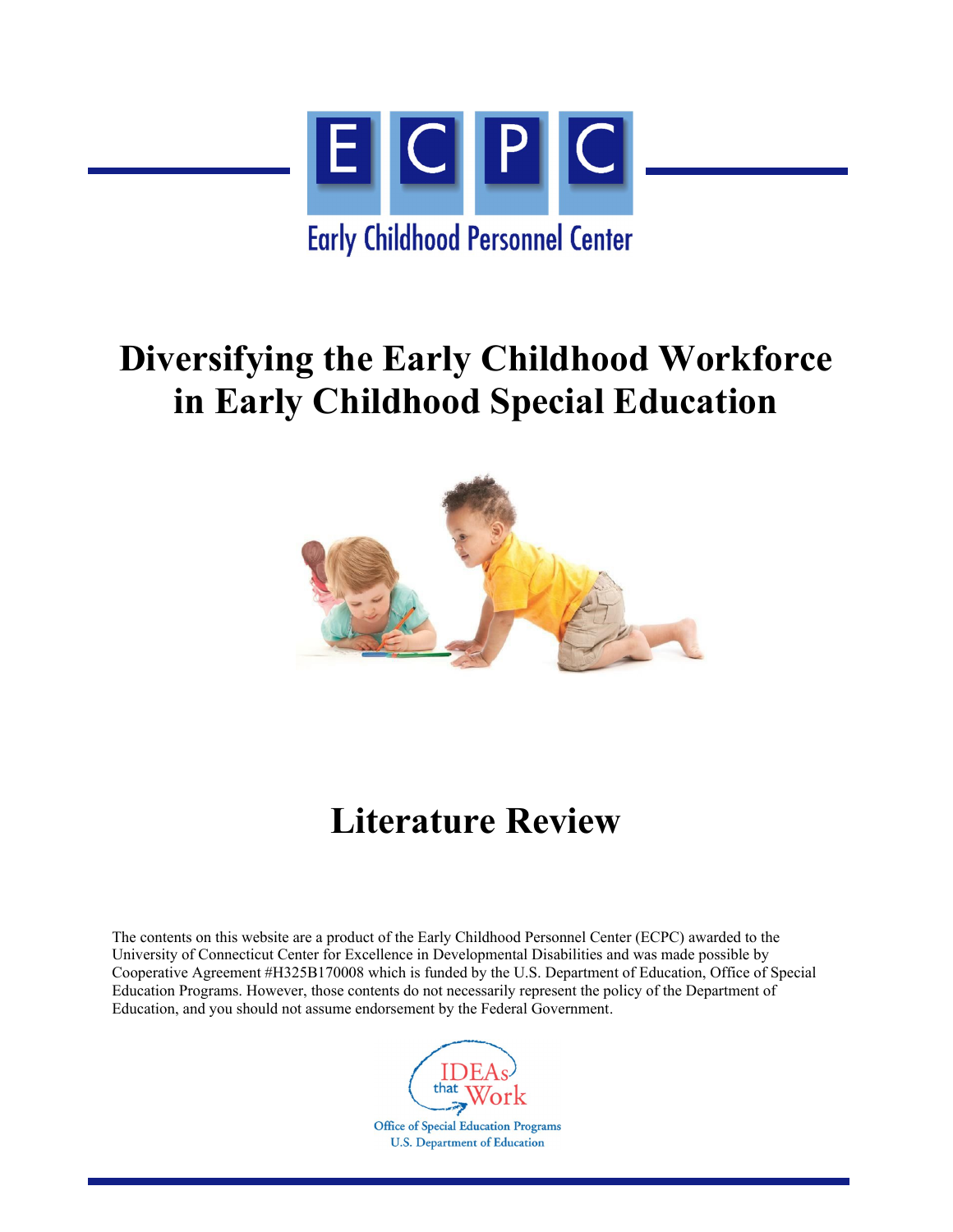#### **Diversifying the Early Childhood Workforce in Early Childhood Special Education**

The United States has been a considerably diverse country for its whole history. Since the desegregation of schools, and the collection of workforce demographic data by the U.S. Department of Education, many initiatives have begun to recruit more teachers of color (Villegas et al., 2012). This call has persisted over the years, with the goal of having diversity amongst educators mirror the diversity seen in the classroom (Goldhaber et al., 2019; Vilson, 2015; Qi & Campbell, 2022). Goldhaber et al. (2019) provide a summary of theoretical reasons supporting the diversification of teachers, specifically when looking at student outcomes. One reason described by many scholars is that racially diverse students may benefit from seeing role models in positions of authority (i.e., teachers) that look like them (i.e., Redding, 2019; United States Department of Education, 2016; Villegas & Lucas, 2004; Whitebook et al., 2008). Additionally, it's argued that diverse educators bring an understanding of their own cultural background and experiences to the classroom (Goldhaber et al., 2019; Villegas & Lucas, 2004) that may inherently impact their instructional practices (i.e., teaching strategies, classroom management, interpretation of student behavior, disciplinary practices, etc.). This paper aims to contribute to the initiative of diversifying the early childhood workforce by exploring the impact of diverse teachers on young children, examining the shortage of diverse teachers for young children with disabilities, and providing general strategies to recruit and retain diverse educators in the field.

#### **Impact of Diverse Early Childhood Teachers on Diverse Children**

Empirical research examining the impact of diverse teachers on student outcomes often measures academic performance (i.e., Dee, 2004), however, other outcomes can be evaluated such as school discipline (Downey & Pribesh, 2004; Lindsay & Hart, 2017). The achievement gap and discipline gap have been described as two sides of the same coin (Gregory et al., 2010),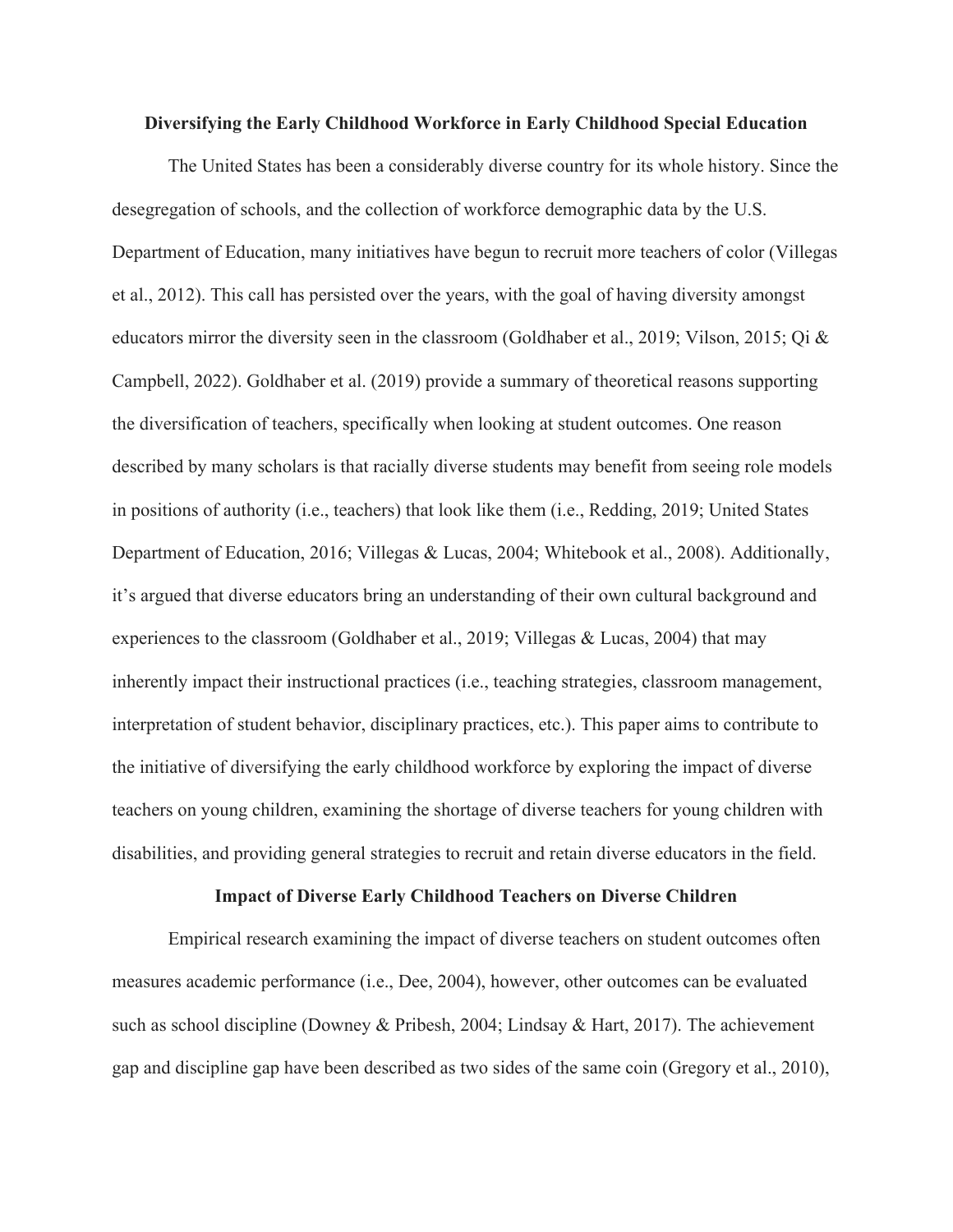both of which have been associated with lower rates of educational attainment, often resulting in elevated risk of unemployment, poor health, civic disengagement, and other negative outcomes (Gershenson et al., 2017). In other words, both academic achievement and disciplinary practices are interrelated and, as aforementioned, could be addressed to better meet the needs of diverse students through the diversification of the teaching profession (Cheruvu et al., 2015). Although primarily focused on general and special education in K-12 settings (i.e., Patton et al., 2003; Vellagas et al., 2012), attention must be given to teacher diversification initiatives within the field of early childhood and early childhood special education; unfortunately, limited empirical evidence exists for the latter (Downer et al., 2016).

As is well established in the field, early childhood marks an important milestone in which considerable developmental growth is made. Young children are able to perceive and categorize both gender and race (Shutts, 2015); children are aware of and curious about the human diversity in their environment and supporting their identity development is among the many goals when providing care for young children in early education programs (Derman-Sparks & Edwards, 2019; Morrison & Border, 2001). Researchers have suggested that it would be beneficial to have an early childhood workforce with similar backgrounds and cultures to those of the children attending such programs (Coll & Ferrer, 2021; Hydon & Bose-Rahman, 2016). Diandra Verwayne shares her experience as a kindergarten teacher in a diverse public school with the following:

Born in Guyana, she moved to the United States at the age of 6 and recalls that when she entered school, she was made to feel like an outsider because of cultural differences. She reported, "When I was in elementary school, I felt like I had to hide my culture so that I could be accepted by the masses. I don't want that to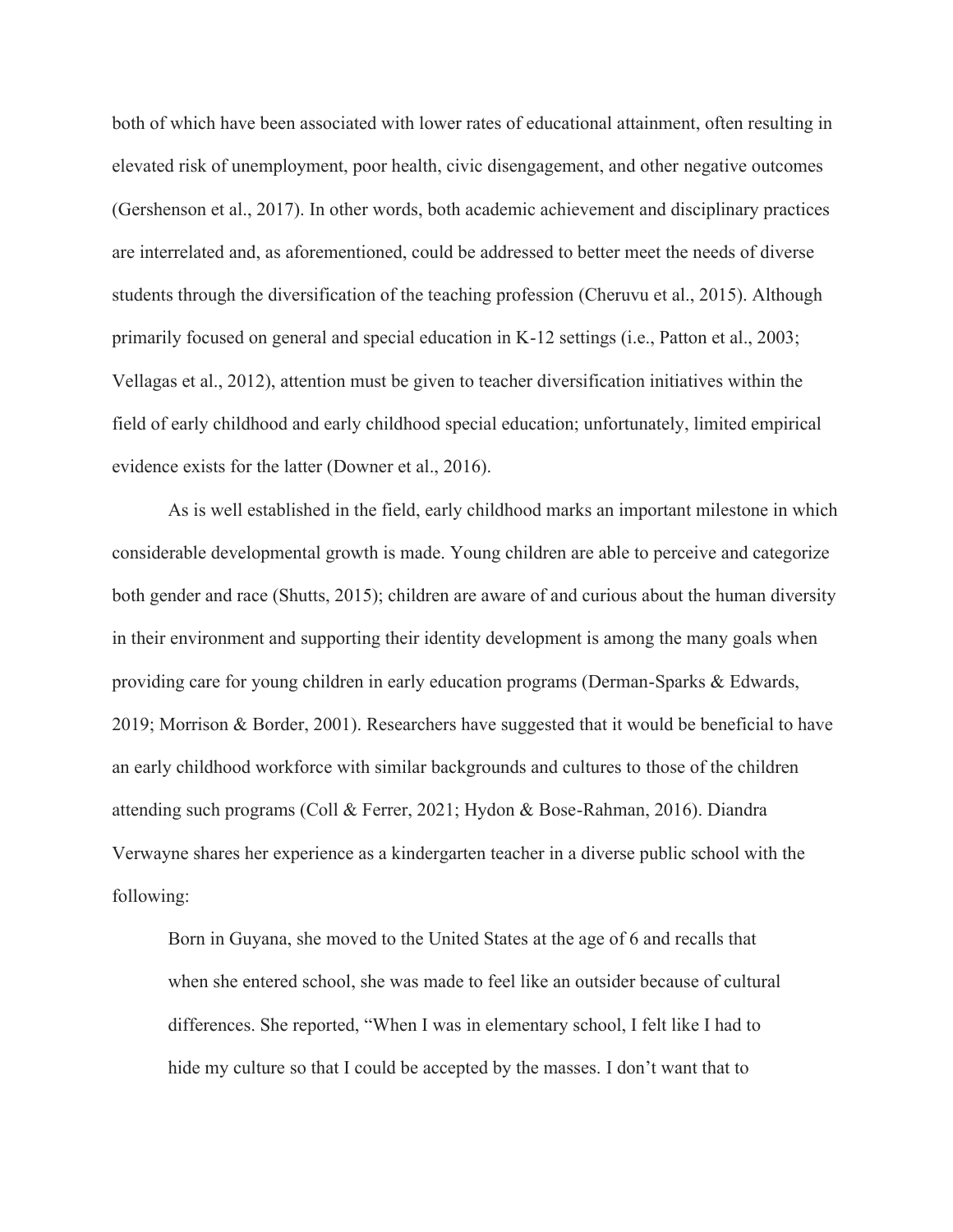happen within my classroom. I want my kids to be able to recognize who they are." Ms. Verwayne is committed to affirming children's racial and cultural identities throughout the year. (Cole & Verwayne, 2018, p.36)

Young children naturally explore different roles and ask questions, often looking to teachers and adults to have the answers, providing them with the opportunity to foster the children's identity development (Morrison & Border, 2001). As was described above, culturally and linguistically diverse educators bring both an awareness of their own culture and lived experiences to the classroom, which can act as a strong contribution to efforts aimed at promoting positive outcomes for all students, especially those from diverse backgrounds.

When examining the empirical literature that is available within the field of early childhood, mixed outcomes have been found concerning the impact of "matching" young children with a teacher of the same ethnicity/race. Howes and Shivers (2006) explored attachment relationships among young children with new caregivers, comparing outcomes (i.e., perceptions of the caregivers regarding the children) of those who did and did not have an ethnic match. Results within their study were mixed, with the most significant outcomes suggesting that if a child and caregiver lack a common cultural community (i.e., ethnicity), it may be more difficult to form a positive relationship, especially as challenging behavior, or conflict, arises. Furthermore, in non-matched pairs, it was not that caregivers perceived children of different backgrounds as more prone to conduct problems (i.e., challenging behavior), but rather that when conflict arose, it was more challenging for them to overcome in terms of fostering their relationships over time. Conversely, they found that children with low conflict levels during the initial pairing, regardless of whether or not they were ethnically matched with a caregiver, shared similar outcomes when looking at attachment (Howes & Shivers, 2006).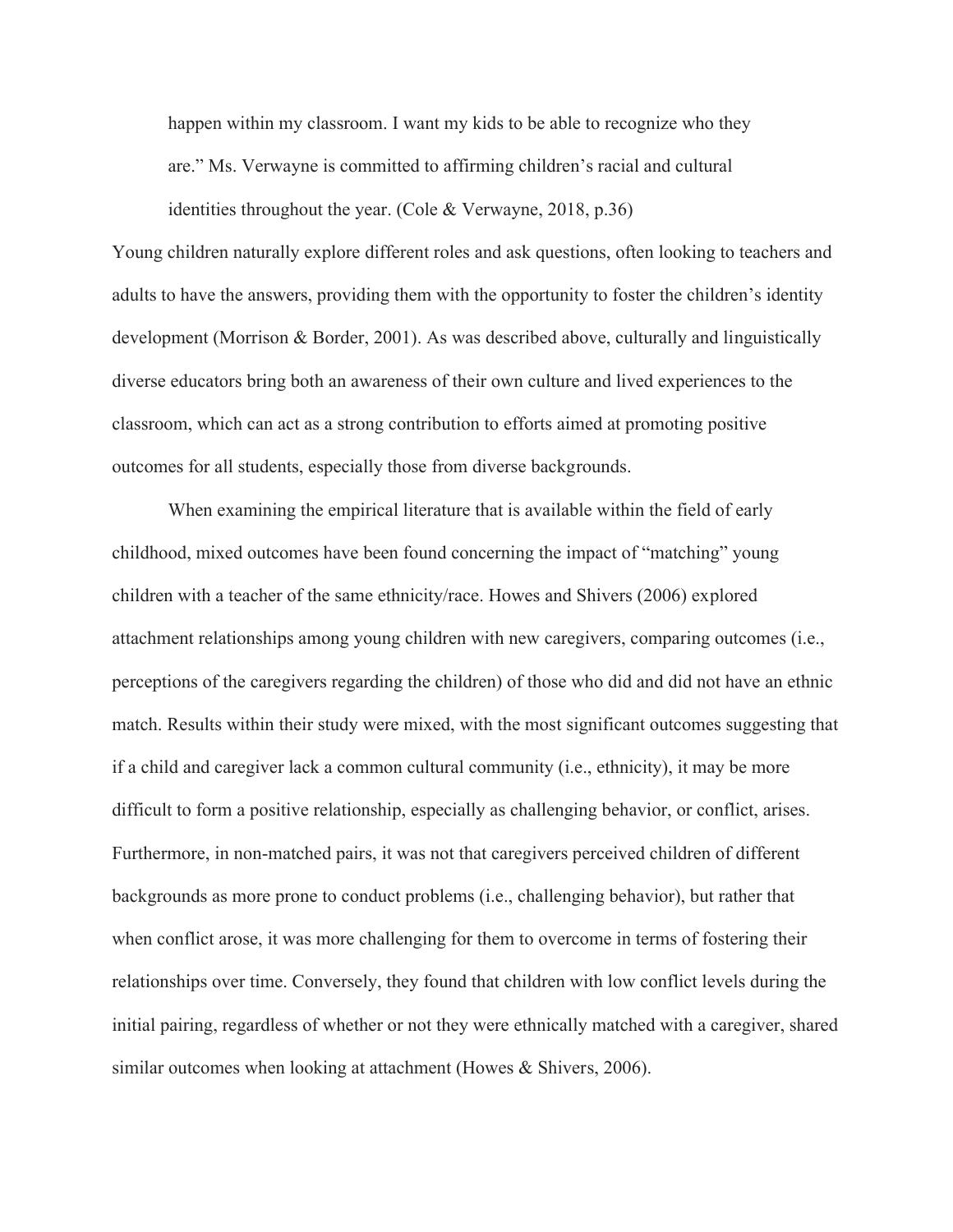On a larger scale, Downer et al. (2016) used a longitudinal dataset representing 701 statefunded preschool classrooms across 11 states to explore two hypotheses: 1) students rated by same-race teachers would be perceived as being better adjusted at the beginning of preschool, and 2) children in a classroom with a teacher of the same race would demonstrate greater gains during preschool. Of the 2,982 students who participated, a subset of 1,116 was included in the final sample. The subset was comprised of 450 non-Hispanic African American, 348 Englishproficient Latino, and 318 non-English proficient Latino children. A total of 701 teachers participated, of which 60% were Caucasian, 33% were Latino, and 6% were African American. Researchers assessed children's readiness for school during both the fall and spring of their preschool year, using teacher questionnaires and standardized academic achievement measures (a Spanish battery was used for Spanish-speaking students).

Results indicated that at the beginning of the academic year no differences were noted in ratings of social skills or behavior problems in either Black or Latino preschoolers based on the race of their teacher (Downer et al., 2016). However, greater language/literacy development scores (per teacher reports) were found in the fall for African American students taught by African American teachers as compared to African American students taught by Caucasian teachers. Conversely, no differences were found across Latino-children proficient and not proficient in English who were taught by either Latino or Caucasian teachers. When looking at development throughout the year, findings suggest greater early literacy skills (directly measured) among non-English proficient Latino children taught by Latino teachers than their peers who were taught by Caucasian teachers. Additionally, when accounting for gender, family background (poverty), and classroom (i.e., quality of teacher-child interactions, student demographics), results indicated that African American children taught by African American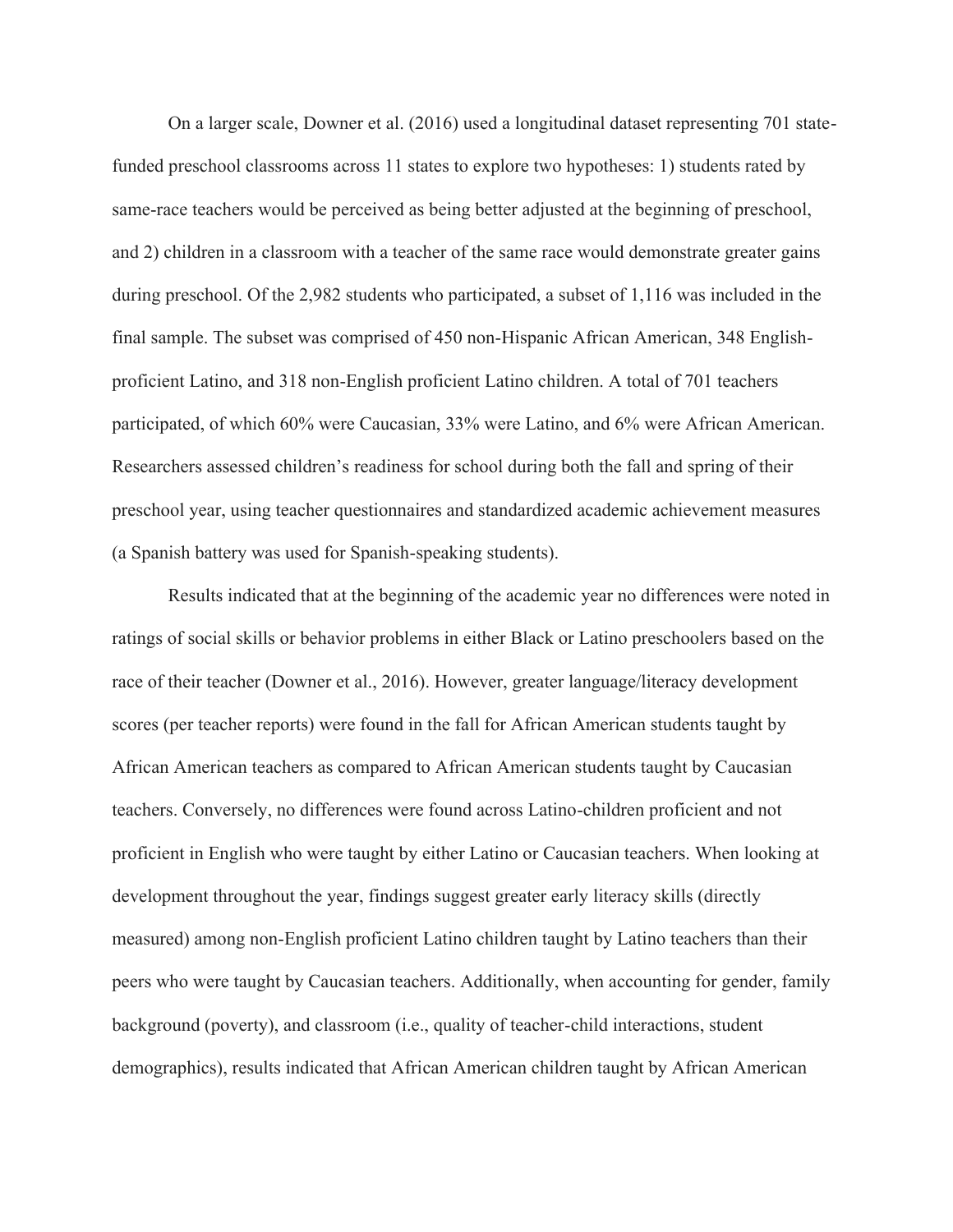teachers were rated as somewhat lower on language/literacy than African American peers taught by Caucasian teachers. A significant relationship between ethnic match and gender was also found, specifically that teacher ratings of problem behaviors of African American students who were boys increased at a significantly greater rate when their teacher was Caucasian than when their teacher was African American.

Similar findings are paralleled by Gilliam et al. (2016), who used eye-tracking procedures to examine the perceptions of early childhood teachers in observing unexpected behaviors among preschool-aged Black and White children. Participants included teachers in early childhood and preschool classrooms or that worked directly with young children. The majority of participants were women (93.9%) and identified as White (66.7%) or Black (22%); seventy-seven percent (77%) identified as non-Hispanic/non-Latino in origin. The first part of the study tracked participants' eye gaze as they watched a video of four children (balanced by sex and race) and were told to watch for challenging behavior, although it was planned that none would be present, as the children engaged in typical activities. The second part of the study had participants randomized into groups who received different vignettes of a preschooler with challenging behavior, with some groups receiving the vignette with the child's name that implied either a Black boy or girl or a White boy or girl, as well as randomization of whether or not they received background information on the child's family involvement. The teachers were then asked to provide ratings on the severity of the child's behavior, the degree of "hopelessness" in remediating the behaviors (using the Preschool Expulsion Risk measure), and lastly, a rating on their likelihood of recommending the child for expulsion or suspension (including the number of days that would be appropriate for the disciplinary action).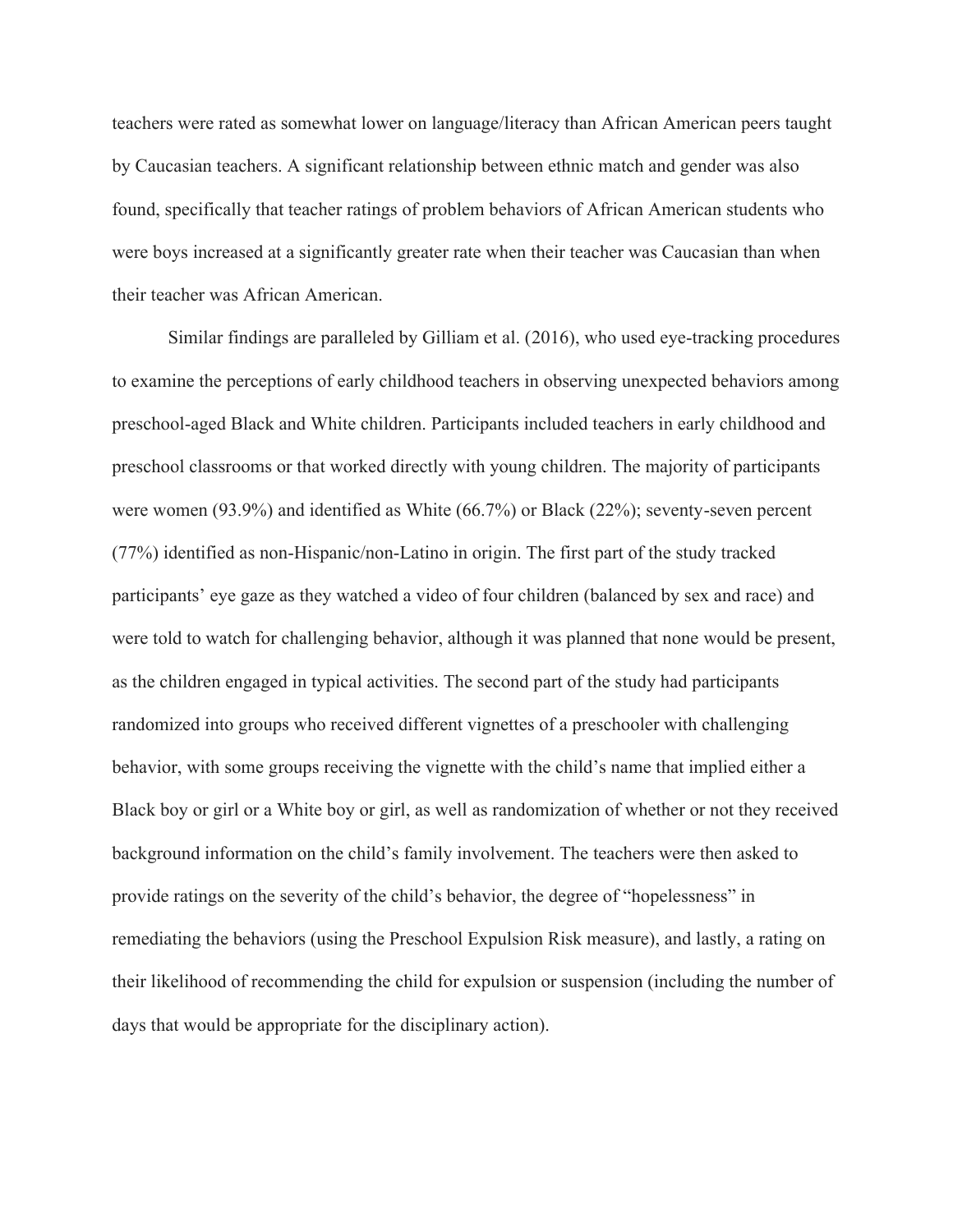Analysis of the data indicated that when told to expect challenging behaviors (even though no challenging behaviors were present), teachers looked longer at Black children, specifically Black boys (Gilliam et al., 2016). Authors also suggested that implicit biases may differ depending on teacher race, finding that participant race predicted the length of time gazing at students: Black participants spent more time gazing at Black boys than other children as compared to White participants, and when asked about disciplinary practices, Black participants recommended expulsion or suspension for more days than the White participants. In prior literature, such as Downer et al. (2016), it is suggested that Black teachers may hold higher standards for Black children, thus causing this difference in attention/discipline. Conversely, White participants within Gilliam et al. (2016) may have been reluctant to express negative appraisals of performance for Black children (on the vignette task), though they displayed a tendency to gaze longer at the Black children, endorsing them at higher rates when asked to identify potentially challenging behavior/identifying who required the most attention when observing the children. Lastly, with respect to teacher-child ethnic matching during the second part of the study, Gilliam et al. (2016) write that Black teachers' perceptions of Black children's behavior, when provided with background information (i.e., family stressors), would decrease in severity. However, when Black teachers received information about familial stressors of White children, their severity ratings of those children's behavior increased. Similarly, White teachers' perceptions of the severity of behavior of Black children increased after learning about the family's background. It was suggested that Black teachers may be better equipped to use background information about family stressors to empathize with those children, while knowledge of family stressors for Black children may be overwhelming for White teachers.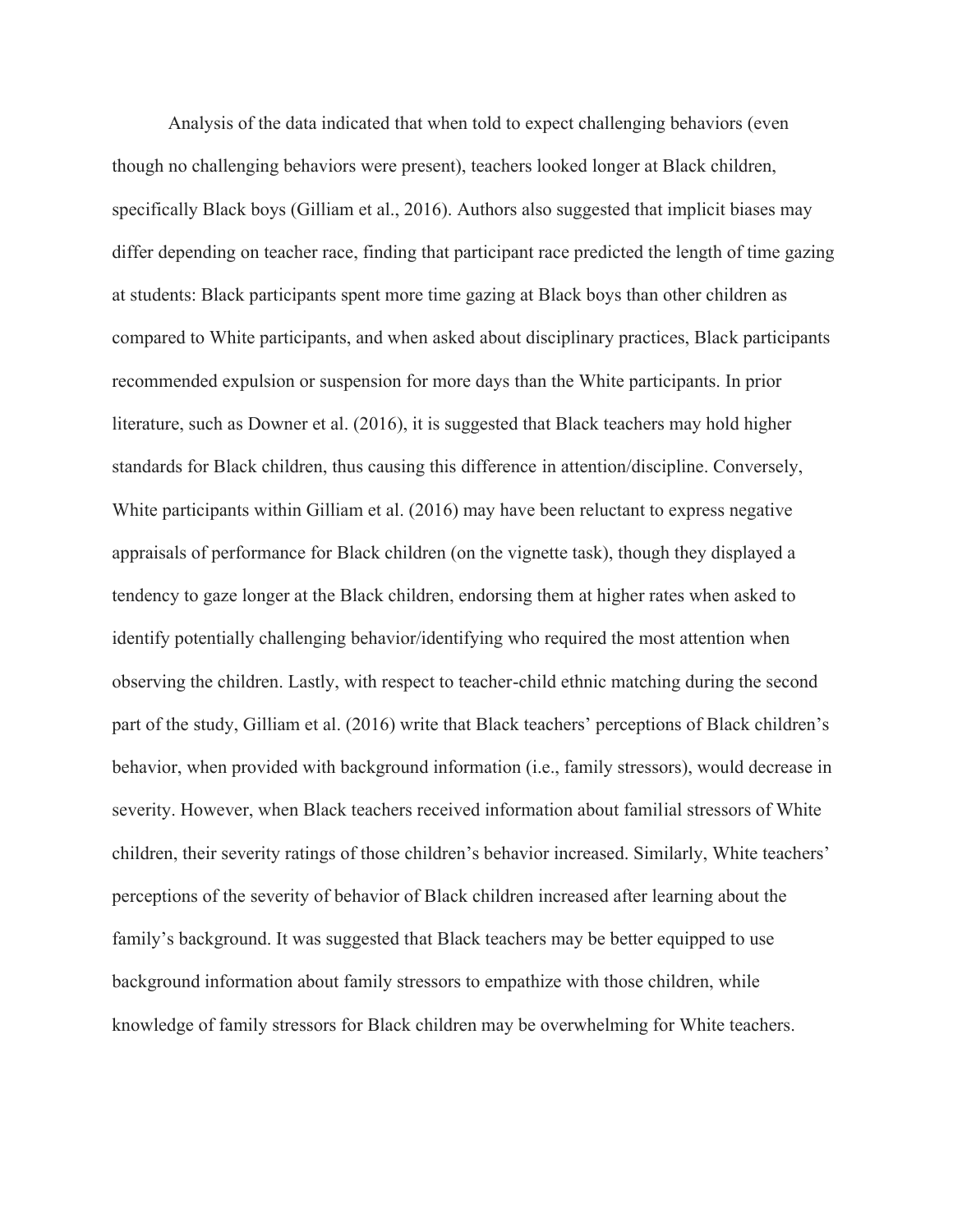Although there are trends in findings across the research that has been conducted with early childhood populations, not all studies found ethnicity or race to be a significant factor in outcome variables measured. For example, Ewing and Taylor (2009) examined the role of preschool-aged children's gender and ethnicity on both the quality of teacher-child relationships as well as on the behavioral adjustment of the children during preschool. Authors suggest that there were *gender* effects with respect to predicting hostile-aggressive behaviors based on teacher-child conflict (i.e., it was a stronger predictor for boys than girls) and in predicting school competence based on teacher-child closeness (i.e., it was a stronger predictor for girls than boys). However, Ewing and Taylor report that when testing ethnic teacher-child match as a moderating factor between the quality of the teacher-child relationship and child behavioral adjustment, it failed to account for any significant variance. Furthermore, similar patterns of association were documented between the quality of the teacher-child relationship and school behavioral adjustment for White, non-Hispanic children and those of Mexican origin. Ultimately, as is echoed across studies, more research is needed concerning the impact of diverse early childhood teachers on young children who are culturally and linguistically diverse.

#### **Shortage of Diverse Teachers in the Field of Early Childhood Special Education**

Diversifying the teacher workforce has been a longstanding movement in the field of education, though progress has been modest. Disparities in a diverse workforce are paralleled when looking at teachers serving school-aged children with disabilities (i.e., Patton et al., 2003; Simms et al., 2008; Tyler et al., 2004). Not only is there a shortage, but when looking at special education as a whole, McLesky et al. (2004) noted that during the 2000-2001 school year, approximately 11% of the teachers filling special education positions lacked appropriate special education certification (U.S. Department of Education, 2003 as cited in McLesky et al., 2004).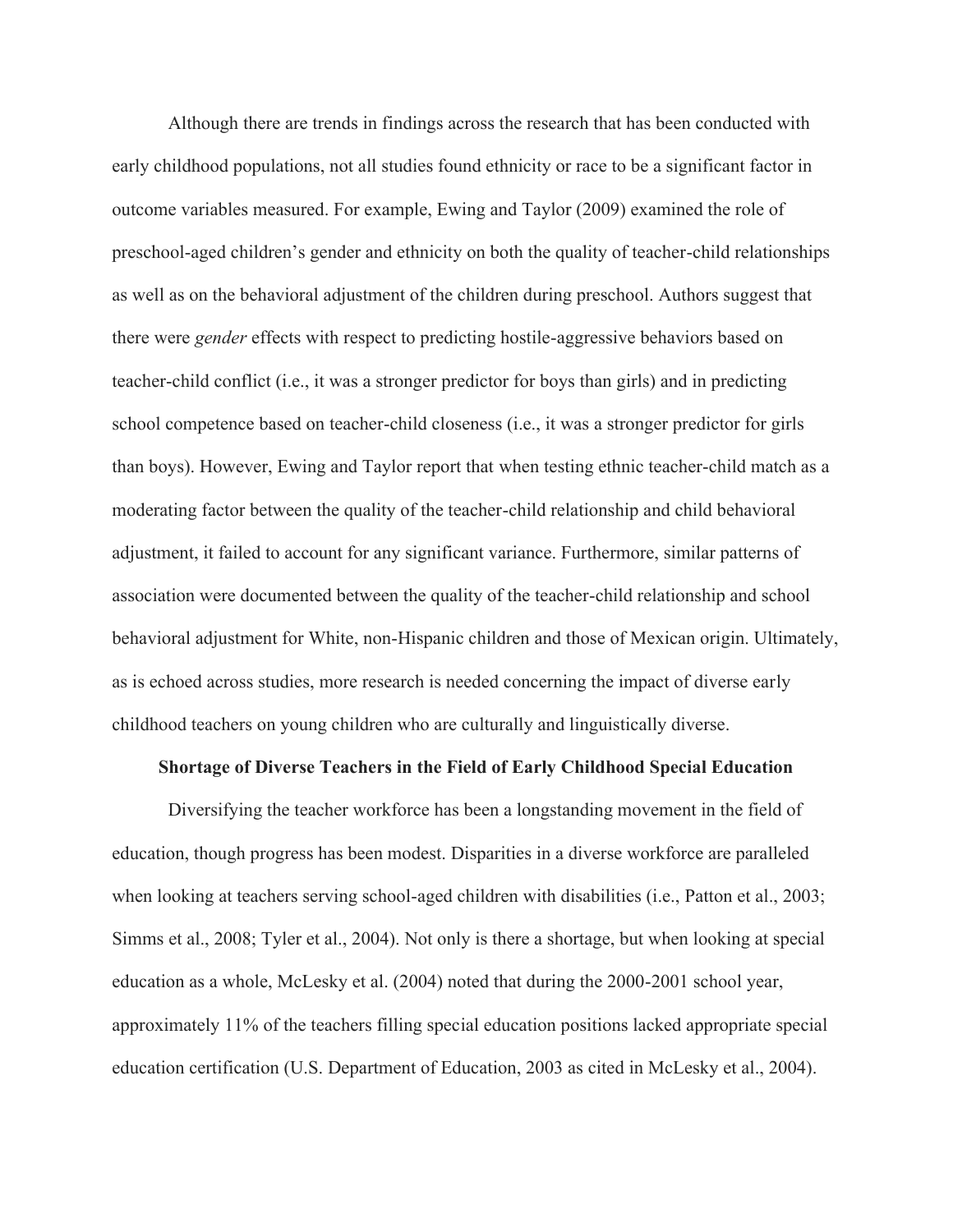When looking at the diversity of the workforce, authors describe historical imbalances in the number of diverse teachers serving the large percentage of culturally and linguistically diverse (CLD) students represented in special education. McLesky et al. (2004) posit several factors that may be impacting this pattern, including inequalities in public education that are fueled by understaffed schools in low-income areas, paired with lower teacher expectations, which often results in students being unprepared for college. Authors also identify the increase in tuition rates and a lack of financial support as contributing barriers to college attendance for CLD students. Early childhood special education is identified as an area within special education dealing with a national shortage of teachers, however, no reference is made regarding the lack of diverse educators specifically within the early childhood special education sector.

As Lee et al. (2006) write, one major challenge in providing effective early intervention services to young children and families from culturally and linguistically diverse backgrounds is the lack of *personnel* from CLD backgrounds. Though researchers have investigated the recruitment and retention of diverse special education teachers within the kindergarten through grade twelve settings and within the field of early childhood (i.e., Fenech et al., 2009; Garavuso, 2015; Oh-Young et al., 2022), the literature is sparse with respect to diversifying the educator workforce for young children with disabilities.

In light of teacher shortages and challenges with recruitment and retention of early childhood special educators, Lava et al. (2004) conducted a focus group with twenty-five professionals who had recently graduated from a Master's level early childhood special education (ECSE) program regarding their first five years of practice within an urban school setting. These professionals shared challenges faced within the school setting, such as carrying out multiple roles, for which they often received little support and few incentives to continue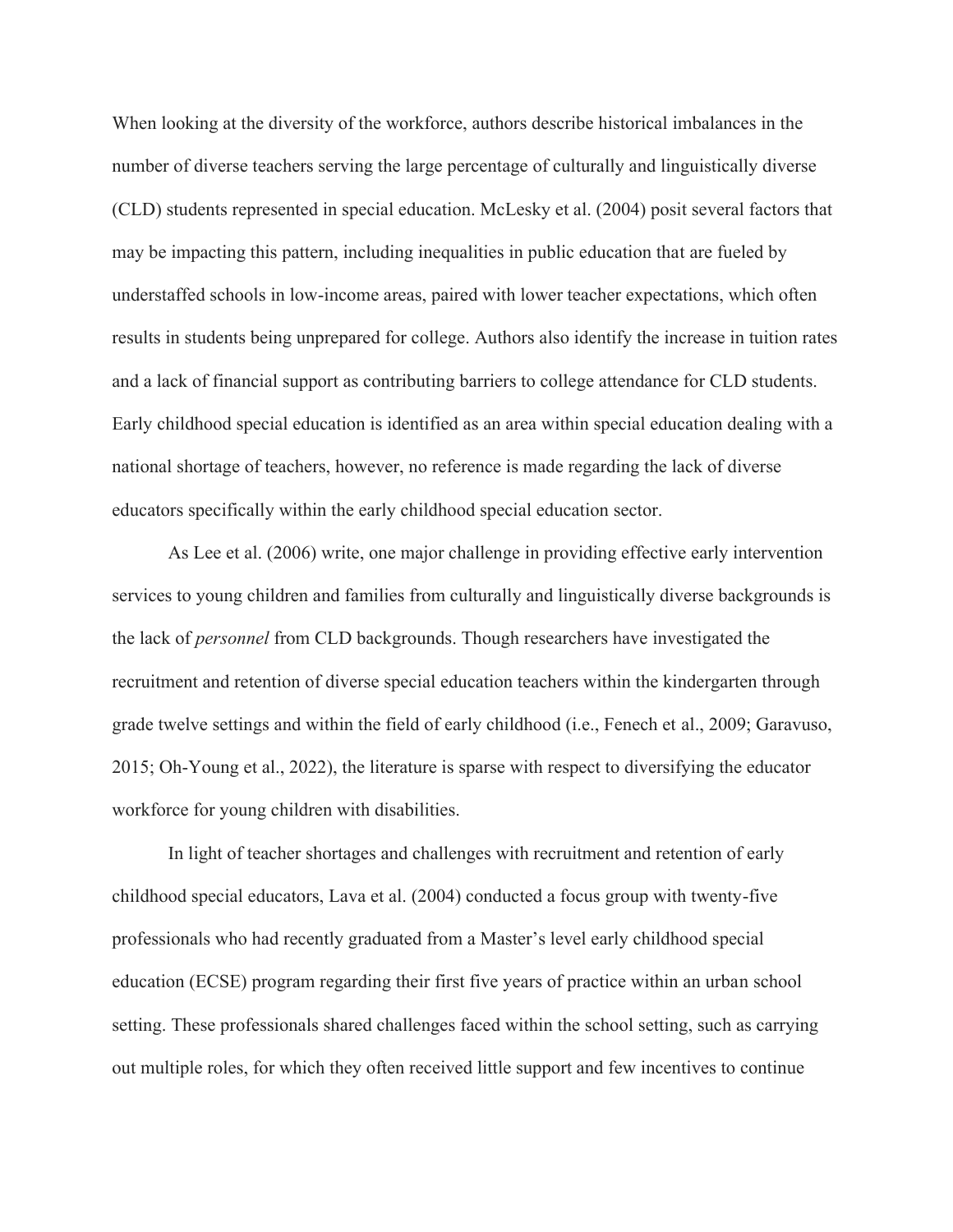growing in the field (Lava et al., 2004). Further, participants remarked that collaboration with colleagues, seeking supervision and support when working with families, and navigating the bureaucratic system were all issues that they faced daily, but did not feel adequately prepared for or supported when entering the field. A common theme across participants was the lack of formal or informal supports (i.e., supervision, professional networks, professional development) once in the field, as compared to the many supports provided during their educator preparation program (i.e., clinical supervision, support from faculty and their cohort, etc.). This feedback can be used to inform initiatives aimed at recruiting and retaining diverse educators in the field of early childhood education, especially for those who will be working with young children with disabilities.

#### **Evidence Based Strategies to Recruit and Retain Diverse Early Childhood Teachers**

The National Association for the Education of Young Children (NAEYC) published a position statement in April of 2019 titled "Advancing Equity in Early Childhood Education." Children constantly receive racially coded messages that are embedded throughout classroom materials, curriculum, and in the interactions between educators and children (Abawi, 2021). As described by the NAEYC National Governing Board, all children benefit from having diverse educators, "but it is especially important for children whose social identities have historically been marginalized to see people like them as teachers and leaders" (2019, p.9). Among the recommendations made by the NAEYC for administrators within early childhood settings (i.e., schools, centers, family childcare homes) was the call to provide learning services that demonstrate a commitment to equitable outcomes for children, further writing that proactive steps must be taken in order to "recruit and retain educators and leaders who reflect the diversity of children and families served…" (NAEYC, 2019, p. 9). Additionally, it is recommended that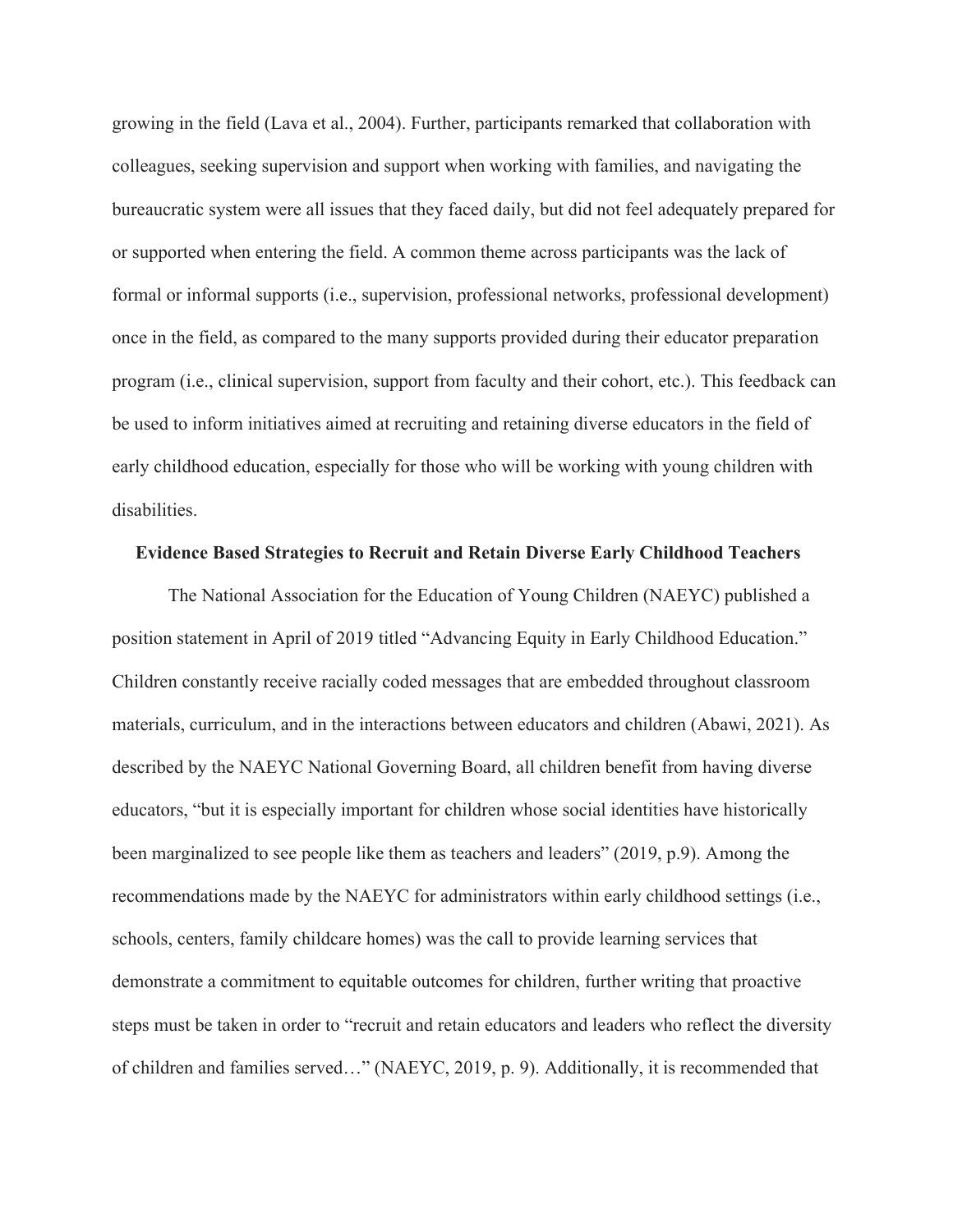those facilitating educator preparation and professional development recruit and retain representative *faculty*.

What then, are evidence-based strategies to recruit and retain early childhood teachers who are from diverse backgrounds? A number of states have critically analyzed the status of their early childhood workforce in order to contribute to the literature needed to develop an evidence-based model for recruitment and retention of culturally and linguistically diverse teachers. Whitebook et al. (2008) examined the diversity and stratification across the early childhood workforce in California. Authors state that although the diversity within the workforce is a source of pride (representing a wide range of ethnicities and languages), it is significantly "stratified" by the educator's education level and job title/role, creating a disproportionate representation of diversity across sectors. Ultimately, Whitebook et al. (2008) found that the greatest diversity was associated with the job titles subject to the lowest educational qualifications and requirements (i.e., family child care providers, assistant teachers). Consequently, their results indicated that the percentages of those who spoke a language other than English were greater for roles like assistant teacher (49%) than for those of roles like center teacher (37%) or director (25%). In tandem, authors looked at the percentages of educators with a Bachelor of Arts (BA) or higher across ethnicity, as compared to the total population of early childhood educators and found that those with the highest level of education (i.e., center-based teachers with BA's) were significantly less diverse than other groups, such as licensed family child care providers. Authors concluded with the following recommendations: 1) create professional development and education opportunities targeted toward diverse teachers, 2) develop services aimed at supporting diverse students, such as student cohorts, academic counseling, and financial assistance, 3) recruit and invest in diverse leaders within the field of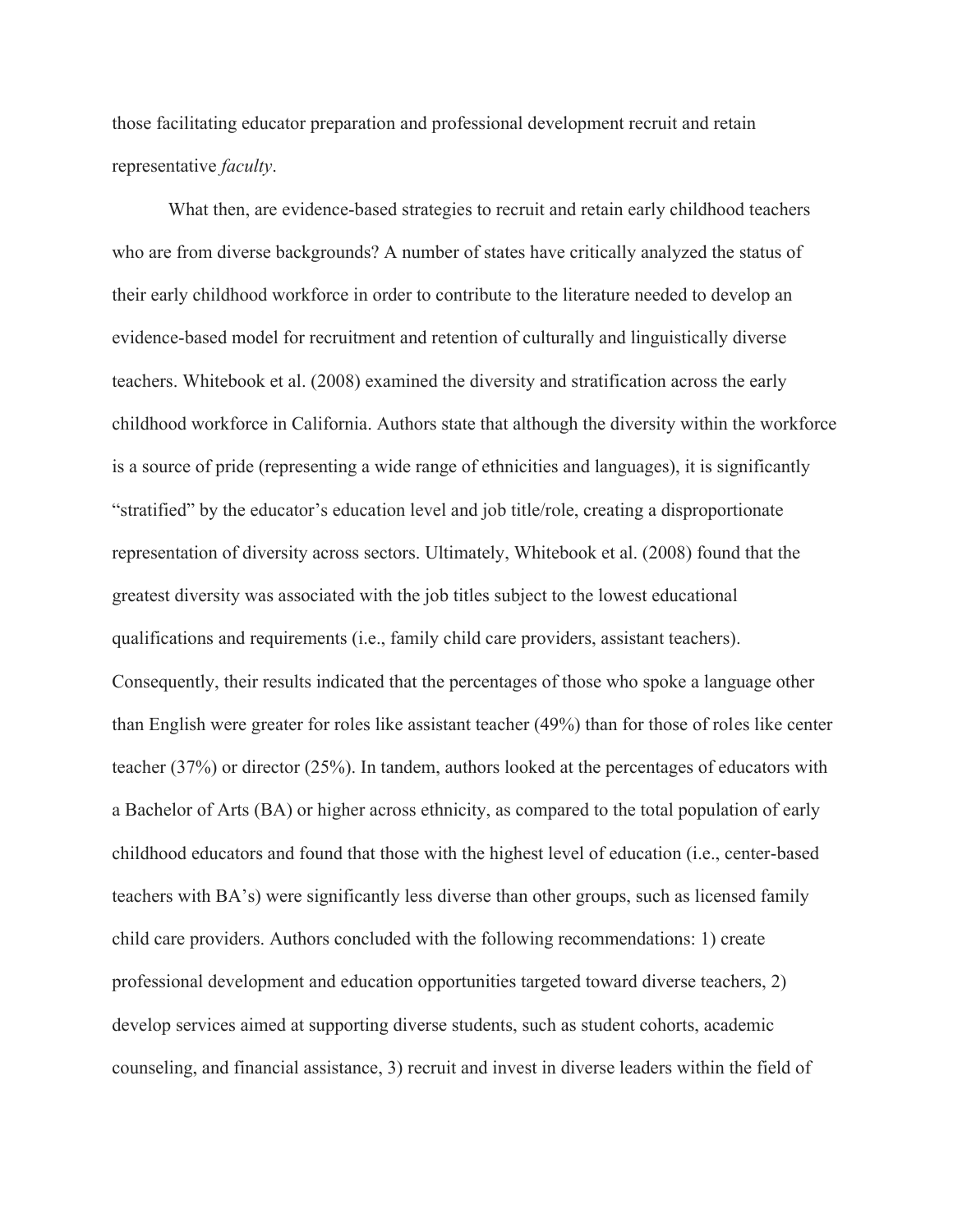early childhood education, and 4) reconfigure early childhood workforce compensation (Whitebook et al., 2008).

More recently, Zinsser and colleagues (2019) explored models for developing a more diverse workforce of early childhood educators in Chicago. Of greatest consequence, especially when looking across the literature broadly, is the idea of attending to "both the 'pipeline' through which new early childhood educators (ECEs) enter the workforce and the 'pathways' by which ECEs work toward and obtain the necessary credentials for different roles within the field" (Zinsser et al., 2019, pp.459-460). As was alluded to in Whitebook et al. (2008), early childhood education spans various settings including a wide range of roles and responsibilities. Consequently, services often have complex funding streams along with varying qualification requirements, such as core skills or base knowledge (Zinsser et al., 2019). The following examples were provided:

Someone could serve as a "Lead Teacher" in a licensed child care center with only a high school diploma and a minimum of six college credit hours in [ECE]. In order to hold a job with the same title in a program funded by the state's preschool block grant, a teacher would need both a [BA] and an Illinois Professional Educator License with an endorsement in [ECE], a substantially higher bar. These differences are the product of the child care and early childhood education systems being administered by separate government agencies, each supported through different and overlapping funding sources and each mandating different and sometimes conflicting requirements… [creating] convoluted professional pathways with numerous dead ends and roadblocks …[resulting] in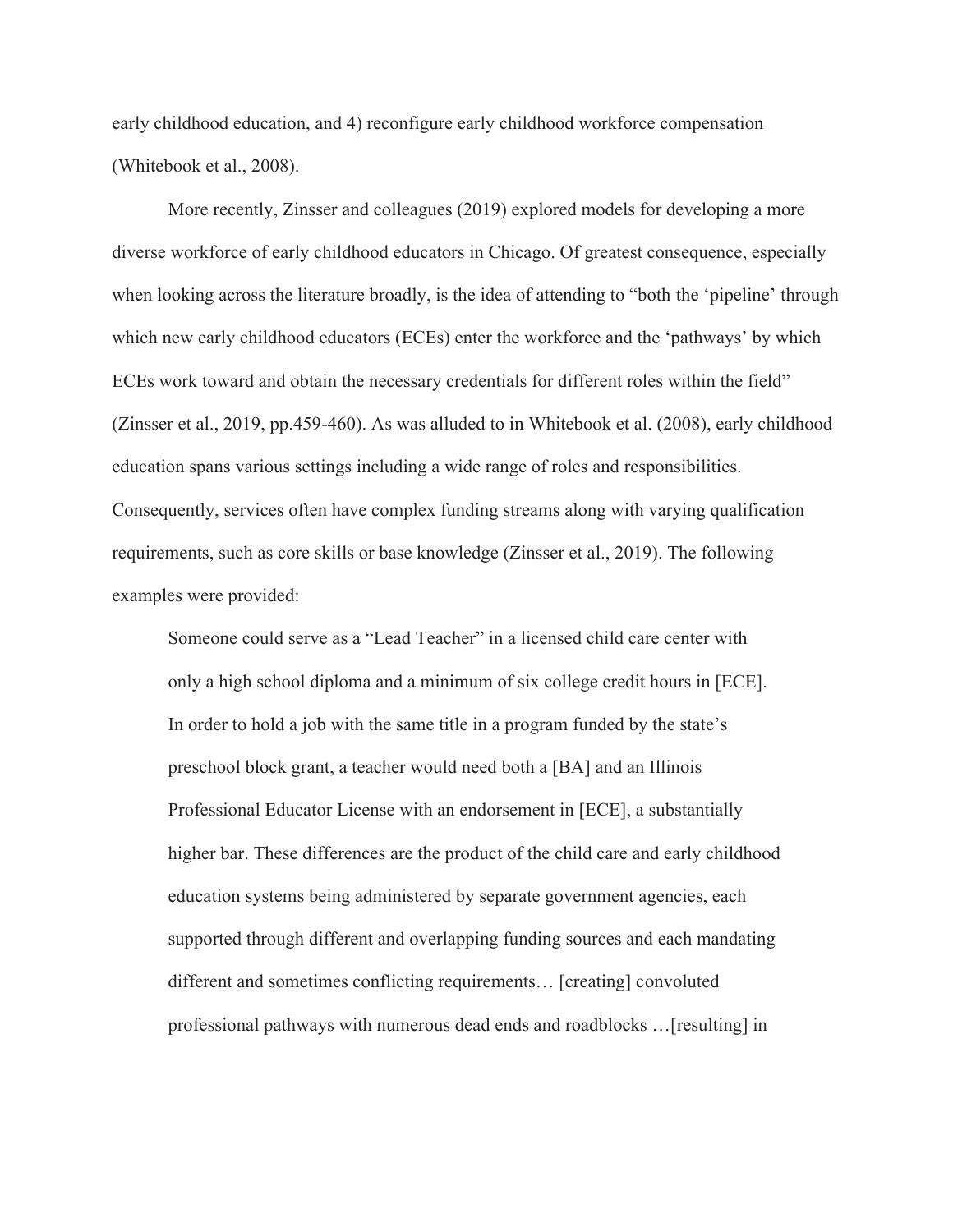different experiences for children and families due to the disparate skills and

knowledge required of the teacher. (Zinsser et al., 2019, p.460)

Furthermore, teachers who begin in one setting (i.e., a for-profit center-based preschool) face challenges when trying to transition elsewhere, such as going from a for-profit center-based preschool to a publicly funded preschool (Zinsser et al., 2019). Authors describe key program components, challenges, and outcomes related to the "Grow Your Own" model of diversifying the early childhood workforce, with the ultimate goal of making credentialing for better-paying positions in the field more accessible to historically marginalized populations.

When looking holistically across the literature pertaining to recruitment and retention of diverse teachers within early childhood, a number of themes emerge. Generally speaking, there is consensus that more research is needed in order to expand the knowledge base through a variety of means (Bryan & Milton Williams, 2017), such as data collection of statistics within the current ECE workforce (Gardner et al., 2019) and integrating voices of culturally and linguistically diverse ECEs in the development of educator preparation programs and fieldwork (Villegas & Lucas, 2004; Cheruvu et al., 2015) such as professional development. As Zinsser and colleagues pointed out (2019), attention must be given to both the "pipeline" and "pathways" impacting those pursuing a career in early childhood education, and those already holding positions. Under these broad umbrella terms fall several strategies to both recruit and retain diverse educators, as described below.

#### **Recruitment and Training Programs**

Locally, stakeholders can develop "Grow Your Own" educator preparation programs, which focus primarily on creating local pipelines of educators that reflect the cultural and linguistic diversity seen in their community and early childhood population (Gardner et al.,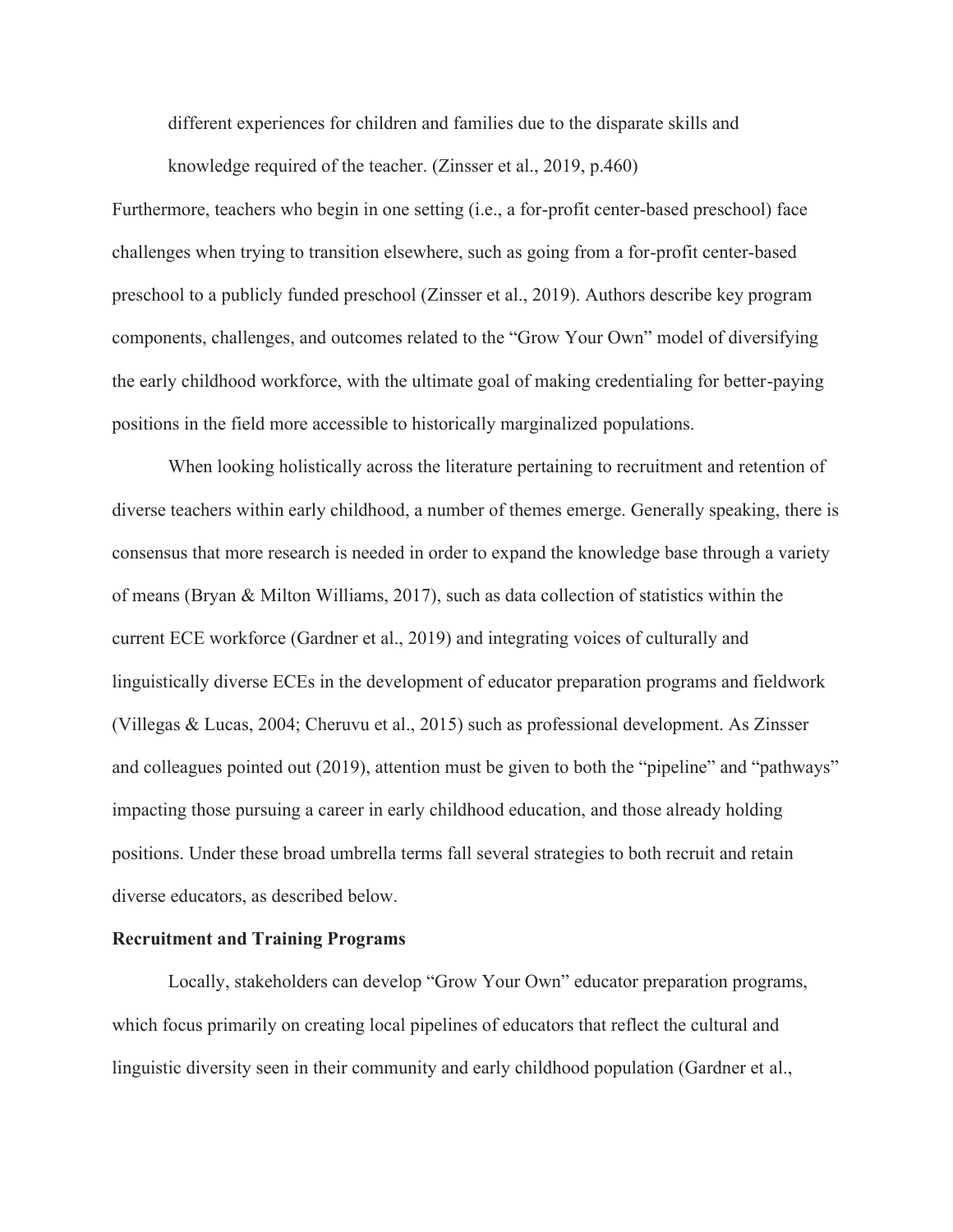2019). More specifically, targeted recruitment programs such as Black male teacher recruitment programs (Bryan & Milton, 2017), like Pathways to Teaching and the Black Male Teaching Initiative. Specific to the recruitment of Latinx early childhood educators, often considered nontraditional students (i.e., first-generation college students), Gillanders et al. (2021) discuss the provision of financial incentives to facilitate program enrollment and completion (i.e., scholarships) and flexible recruitment strategies such as making connections with early childhood centers within the community. Similarly, Gardner and colleagues (2019) describe recruitment programs, such as the Family Child Care Apprenticeship, which leverage partnerships with referral networks that maintain relationships with local providers to identify potential participants. Additionally, programs were developing high school pathways (i.e., offering classes for dual enrollment) to reach a new set of prospective educators (Gardner et al., 2019).

### **Support for Diverse Students**

Recruitment, however, is only the beginning; in order to diversify the workforce, successful completion of the training program and employment beyond must be supported (Cheruvu et al., 2015). Gillanders et al. (2021) speak to successful retention strategies in preparing Latinx early childhood educators, noting that many programs adopt the practice of actively identifying and responding to the structural inequities faced by non-traditional students (i.e., providing financial support, flexible scheduling, academic writing, and math skills, etc.). Other ways of supporting diverse students include using a cohort model, which can ameliorate many of the social challenges faced by non-traditional students by facilitating relationships amongst students and faculty (Chevuru et al., 2015), and addressing barriers such as child-care, transportation and support with the completion of required paperwork (Zinsser et al., 2019).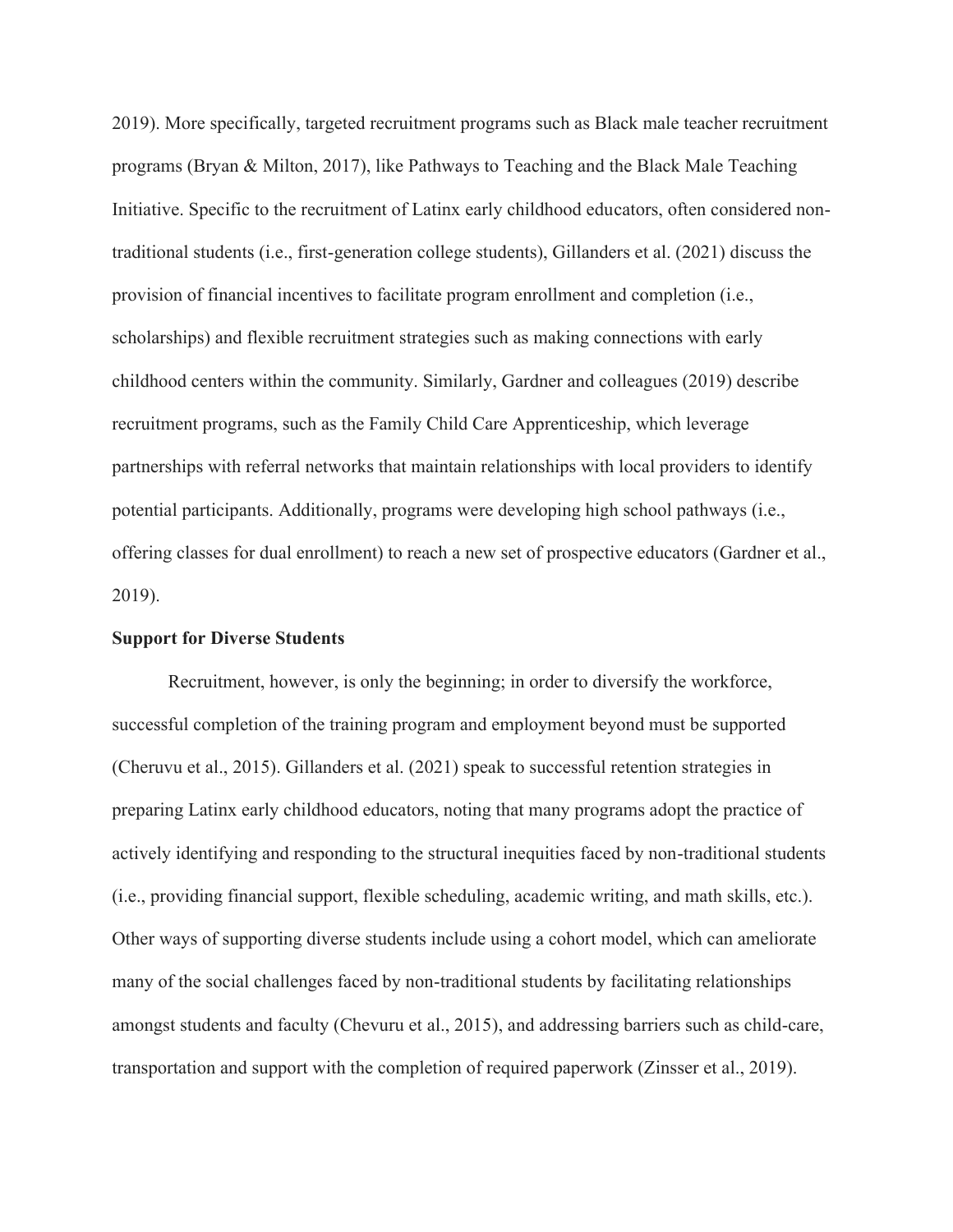When looking at the training students receive, researchers have advocated for pre-practicum programs specifically for CLD students, as well as efforts to diversify the faculty of programs, including the provision of ongoing professional development for all faculty and practicum supervisors (Cheruvu et al., 2015; Qi & Campbell, 2022).

#### **Policies**

Practice is driven by policy and as Gide et al. (2022) wrote, much of early childhood policy related to diversity focuses on supporting culturally and linguistically diverse children and families while remaining relatively silent on the diversification of the workforce. The field of early childhood education is diverse in qualifications (i.e., state certification requirements), unified in only general standards related to preparation and practice from governing bodies such as NAEYC and the Council for Exceptional Children. This variability in training, certification, roles, and responsibilities creates a number of challenges both for practitioners and stakeholders at the state and national levels. This is especially prevalent when considering how young children with disabilities are served across state lines, with some educators receiving preparation for special education in grades preschool through grade eight (i.e., Massachusetts) and others having focused training on ages birth through kindergarten, including inclusionary practices for students with and without disabilities (i.e., Arkansas). A more unified approach to credentialing could have positive impacts on both research and practice in the field.

Gardner and colleagues (2019) describe general funding as another area impacting the diversification of the field, which has implications for both stakeholders and policymakers. For example, when reviewing programs that aimed to recruit and retain diverse students in the field, authors noted that each of the programs relied on outside funding to continuously improve their funding (i.e., faculty and staff development). Funding was also used to support high-quality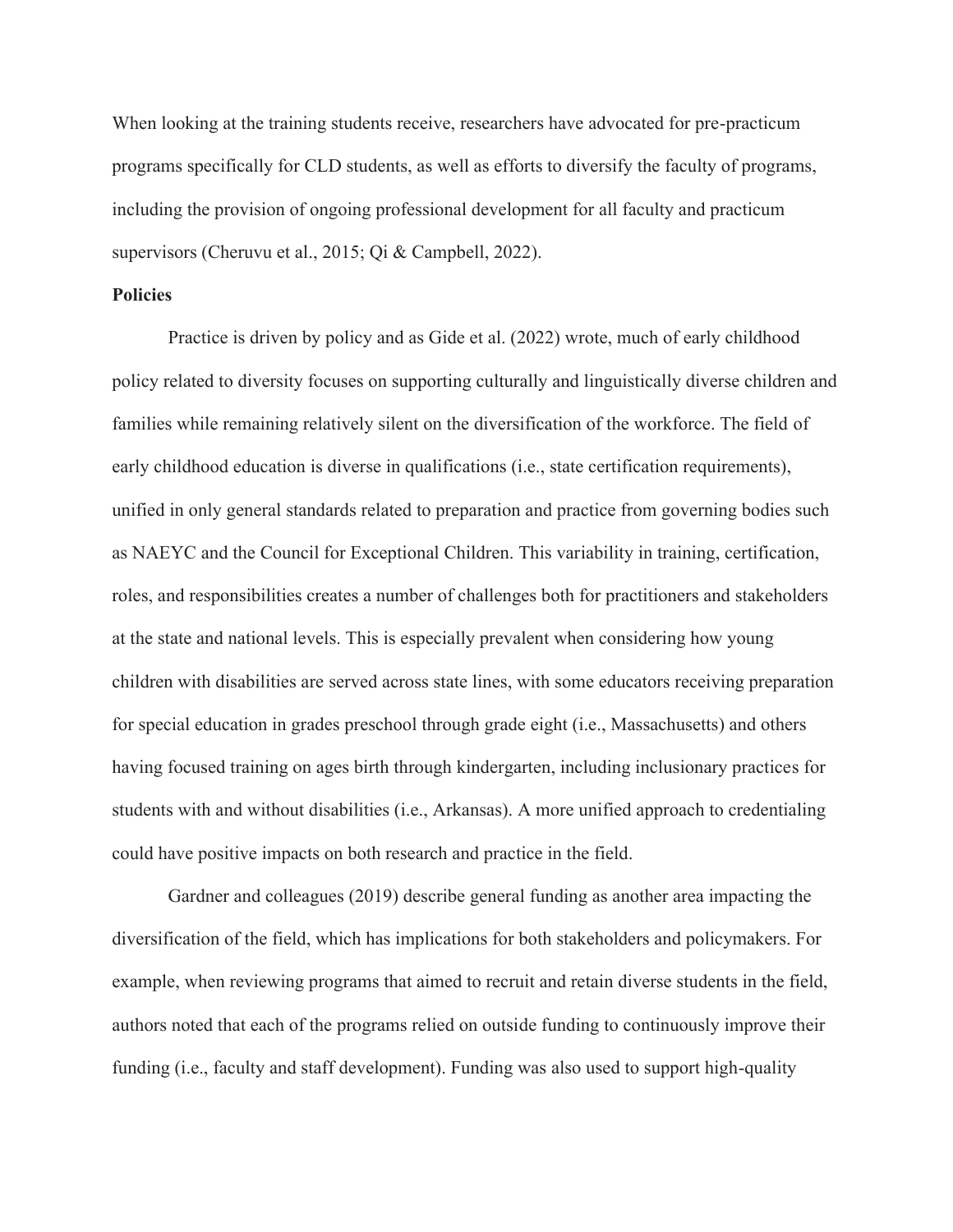clinical experiences (i.e., lab schools, paid practicum experiences, apprenticeships) and fund other academic supports such as specialized advising (Gardner et al., 2019). Another key factor in recruiting diverse practitioners was the ability to provide financial assistance.

In addition to the need for funding universities and programs who preparing diverse early childhood educators, is the need to provide adequate wages to those in the field. Whitebook et. al. (2008) explained that early childhood educators in California receive very low compensation, offering little incentive for people to pursue the profession, as well as little incentive for those in the profession to further their education. NAEYC (2019) acknowledges the need to establish comparable compensation, with benefits, across early childhood settings with comparable qualifications, work experiences and job responsibilities, calling for compensation policies as a fundamental act of moving towards equity.

#### **Conclusion**

This paper reviewed three general areas with the goal of contributing to the initiative of diversifying the early childhood workforce: 1) exploring impacts of diverse teachers on young children, 2) looking at the shortage of diverse teachers for young children with disabilities, and 3) providing general strategies to recruit and retain diverse educators in the field. Research specifically looking at the impact of culturally and linguistically diverse teachers on an increasingly diverse early childhood population is limited and variable in its findings. There were, however, general themes across research studies that suggest a cultural or racial mismatch could impact things like perceptions of preschool readiness (Downer et al., 2016) and challenging behavior (Gilliam et al., 2016), ratings of students' social skills, behavior and

relationship, especially as conflict or challenging behavior arises (Howes & Shivers, 2006). With

academic abilities across the school year (Downer et al., 2016), and the ability to form a positive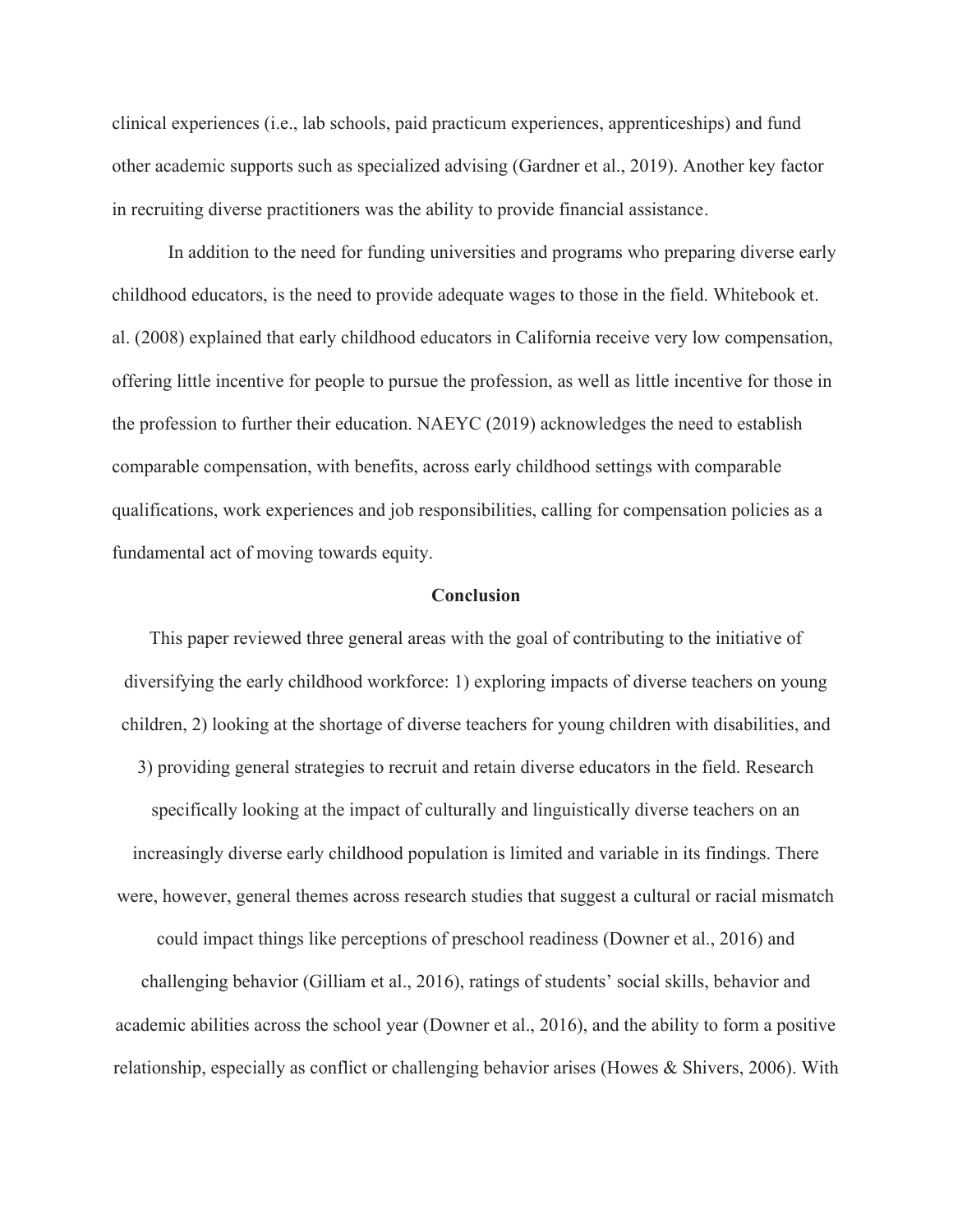variability within and across studies (i.e., see Ewing & Taylor, 2009), more research is needed to draw strong conclusions on the impact diverse teachers have on diverse preschool-aged children.

Amid the shortage of teachers nationwide, there is little data outlining the shortage of diverse teachers in the field of early childhood special education. There is, however, numerous articles delineating a shortage of diverse teachers in special education, K-12 settings (i.e., Simms et al., 2008; Tyler et al., 2004), as well as researchers who have spoken to early childhood special education teachers in the field from diverse backgrounds with regards to potential barriers or challenges faced during their educator training and beyond (Lava et al., 2004). These challenges included a lack of formal or informal supports, like supervision and professional development, when entering the field, which is contrasted with the plethora of supports received in their educator preparation program, such as support from faculty and others in their cohort.

To conclude, a number of strategies supported by current literature were outlined that focused on recruiting and retaining diverse early childhood educators. These strategies and recommendations spanned three general areas, the first of which was the development and use of specific recruitment and training programs. The "grow your own" model of training programs was mentioned, which capitalizes on building relationships within the community to recruit a diverse population representative of the children being served. Targeted recruitment programs were also highlighted, such as the Black Male Teaching program aimed at recruiting Black male teachers to the field of early childhood education, and other programs expanding the potential educator pool by connecting with local high schools. Once recruited, ways to address barriers to the completion of preparation programs and retaining positions beyond are outlined, such as using a cohort model, adopting a flexible course schedule, providing academic support, and offering things like childcare and transportation; the diversification of faculty in educator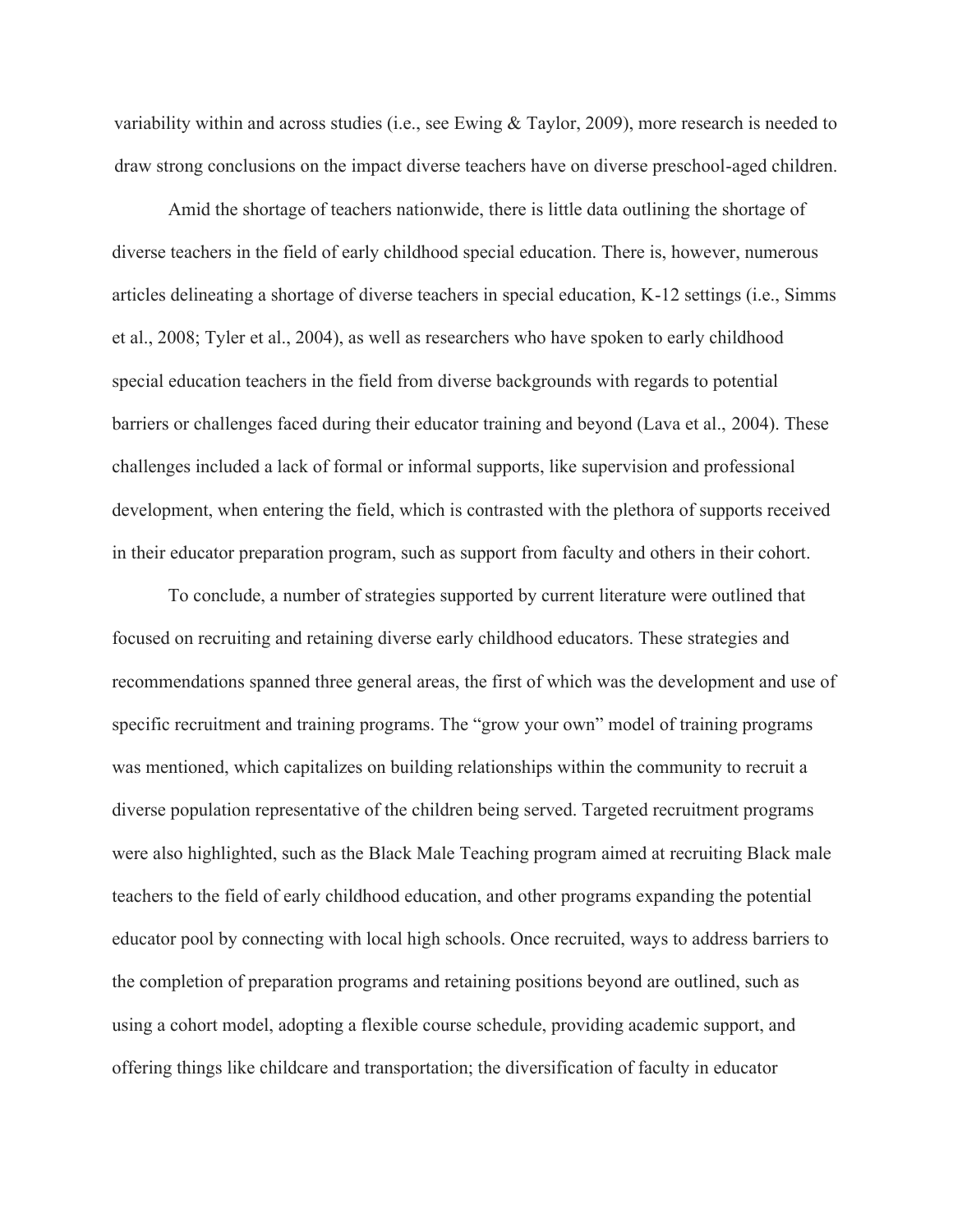preparation programs was also emphasized. Finally, implications for policy were outlined. This included addressing the qualifications and credentialing of early childhood educators, bolstering funding for both recruitment and educator preparation programs with diversification initiatives (i.e., scholarships for diverse students), and providing competitive wages for those in the field.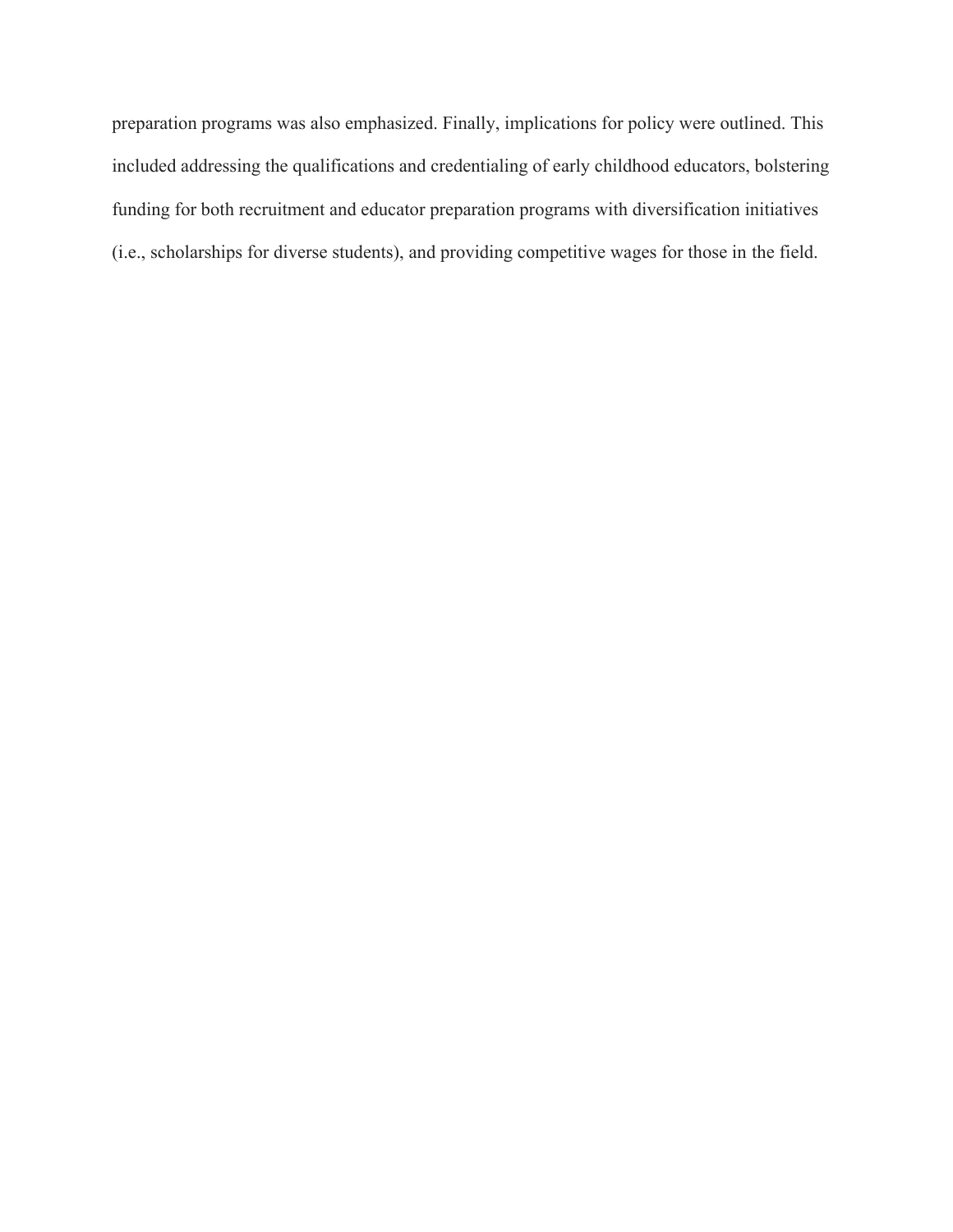#### **References**

- Abawi, Z. (2021). Privileging power: Early childhood educators, teachers, and racial socialization in full-day kindergarten. *Journal of Childhood Studies*, 1-12.
- Bryan, N., & Milton Williams, T. (2017). We need more than just male bodies in classrooms: Recruiting and retaining culturally relevant Black male teachers in early childhood education. J*ournal of Early Childhood Teacher Education, 38*(3), 209-222.
- Cheruvu, R., Souto-Manning, M., Lencl, T., & Chin-Calubaquib, M. (2015). Race, isolation, and exclusion: What early childhood teacher educators need to know about the experiences of pre-service teachers of color. *The Urban Review, 47*(2), 237-265.
- Cole, K., & Verwayne, D. (2018). Becoming upended: Teaching and learning about race and racism with young children and their families. *YC Young Children, 7*3(2), 34-43.
- Coll, C. G., & Ferrer, K. L. (2021). Zigler's conceptualization of diversity: Implications for the early childhood development workforce. *Development and Psychopathology, 33*(2), 483- 492.
- Dee, T. S. (2004). Teachers, race, and student achievement in a randomized experiment. *Review of Economics and Statistics, 86*(1), 195-210.
- Derman-Sparks, L., & Edwards, J. O. (2019). Understanding anti-bias education. *YC Young Children, 74*(5), 6-13.
- Downer, J. T., Goble, P., Myers, S. S., & Pianta, R. C. (2016). Teacher-child racial/ethnic match within pre-kindergarten classrooms and children's early school adjustment. *Early Childhood Research Quarterly, 37*, 26-38.
- Downey, D. B., & Pribesh, S. (2004). When race matters: Teachers' evaluations of students' classroom behavior. *Sociology of Education, 77*(4), 267-282.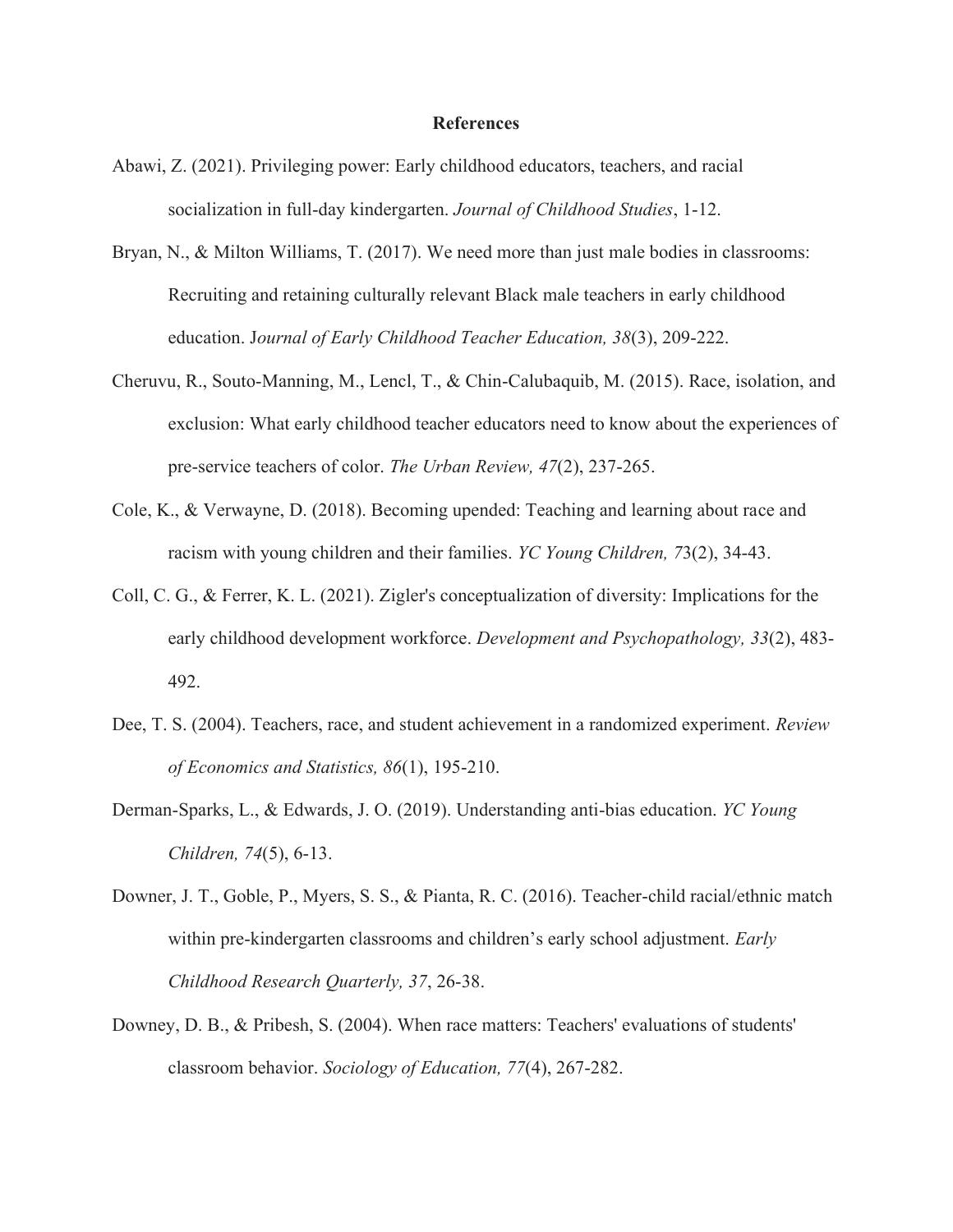- Ewing, A. R., & Taylor, A. R. (2009). The role of child gender and ethnicity in teacher–child relationship quality and children's behavioral adjustment in preschool. *Early Childhood Research Quarterly, 24*(1), 92-105.
- Fenech, M., Waniganayake, M., & Fleet, A. (2009). More than a shortage of early childhood teachers: Looking beyond the recruitment of university qualified teachers to promote quality early childhood education and care. *Asia-Pacific Journal of Teacher Education, 37*(2), 199-213.
- Garavuso, V. (2015). Reimagining teacher education to attract and retain the early childhood workforce: Addressing the needs of the "nontraditional" student. In *Handbook of early childhood teacher education* (pp. 199-212). Routledge.
- Gardner, M., Melnick, H., Meloy, B., & Barajas, J. (2019). Promising models for preparing a diverse, high-quality early childhood workforce. *Learning Policy Institute.*
- Gershenson, S., Hart, C. M., Hyman, J., Lindsay, C., & Papageorge, N. W. (2018). The long-run impacts of same-race teachers (No. w25254). *National Bureau of Economic Research*.
- Gide, S., Wong, S., Press, F., & Davis, B. (2022). Cultural diversity in the Australian early childhood education workforce: What do we know, what don't we know and why is it important?. *Australasian Journal of Early Childhood, 47*(1), 48-61.
- Gillanders, C., Riojas-Cortez, M., Laser, A., Miller, C., & Rudman, N. (2021). Preparing Latinx early childhood educators. *Journal of Early Childhood Teacher Education, 42*(4), 404- 422.
- Gilliam, W. S., Maupin, A. N., Reyes, C. R., Accavitti, M., & Shic, F. (2016). Do early educators' implicit biases regarding sex and race relate to behavior expectations and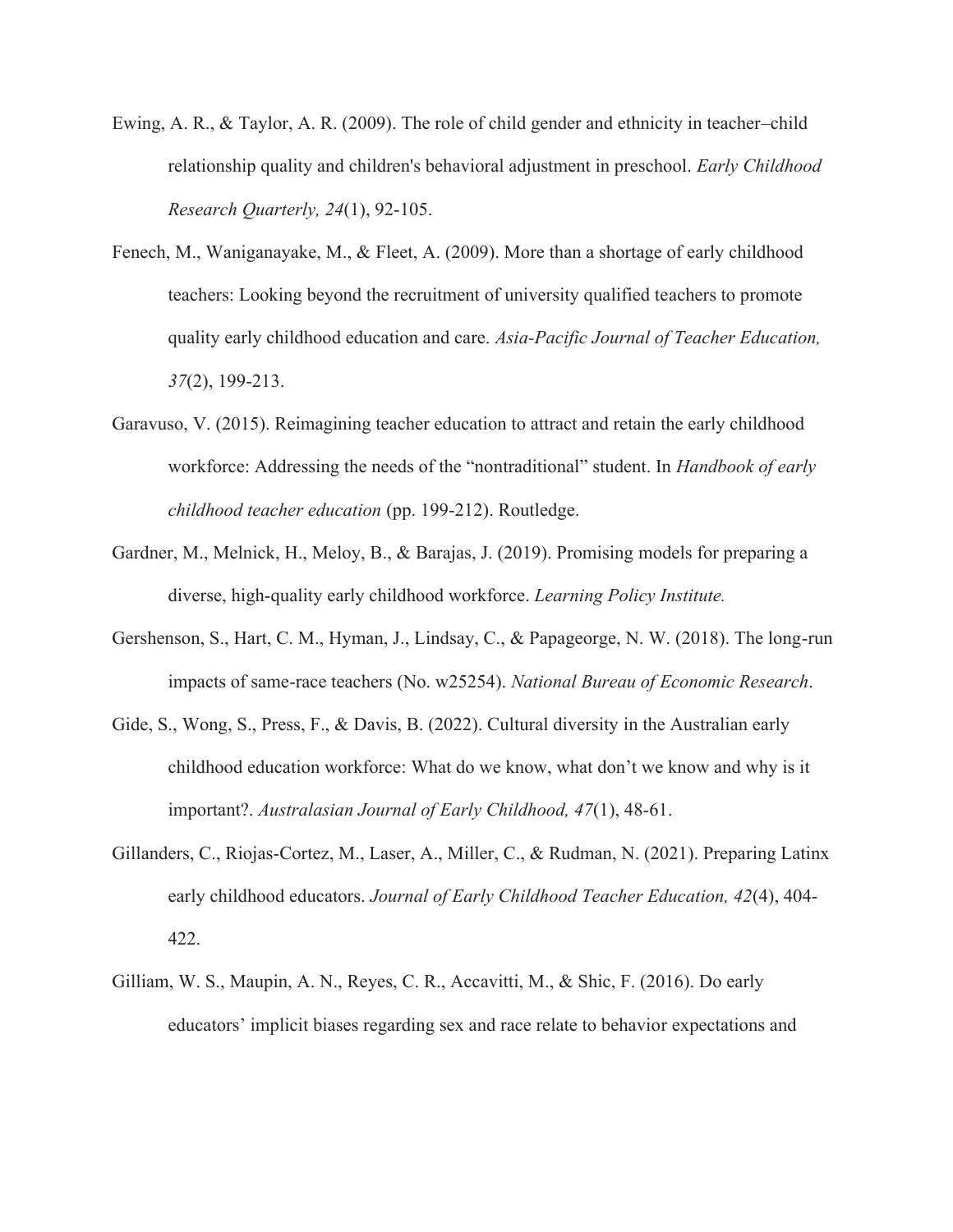recommendations of preschool expulsions and suspensions. *Yale University Child Study Center, 9*(28), 1-16.

- Goldhaber, D., Theobald, R., & Tien, C. (2019). Why we need a diverse teacher workforce. *Phi Delta Kappan, 100*(5), 25-30.
- Gregory, A., Skiba, R. J., & Noguera, P. A. (2010). The achievement gap and the discipline gap: Two sides of the same coin?. *Educational Researcher, 39*(1), 59-68.
- Howes, C., & Shivers, E. M. (2006). New child–caregiver attachment relationships: Entering childcare when the caregiver is and is not an ethnic match. *Social Development, 15*(4), 574-590.
- Hydon, C., & Bose-Rahman, R. (2016). Claiming a new space for multiculturalism in early childhood education practice. *The Anti-bias Approach in Early Childhood,* 27-40.
- Lava, V. F., Recchia, S. L., & Giovacco-Johnson, T. (2004). Early childhood special educators reflect on their preparation and practice. *Teacher Education and Special Education, 27*(2), 190-201.
- Lindsay, C. A., & Hart, C. M. (2017). Exposure to same-race teachers and student disciplinary outcomes for Black students in North Carolina. *Educational Evaluation and Policy Analysis, 39*(3), 485-510.
- McLeskey, J., Tyler, N. C., & Saunders Flippin, S. (2004). The supply of and demand for special education teachers: A review of research regarding the chronic shortage of special education teachers. *The Journal of Special Education, 38*(1), 5-21.
- Morrison, J. W., & Bordere, T. (2001). Supporting biracial children's identity development. *Childhood Education, 77*(3), 134-138.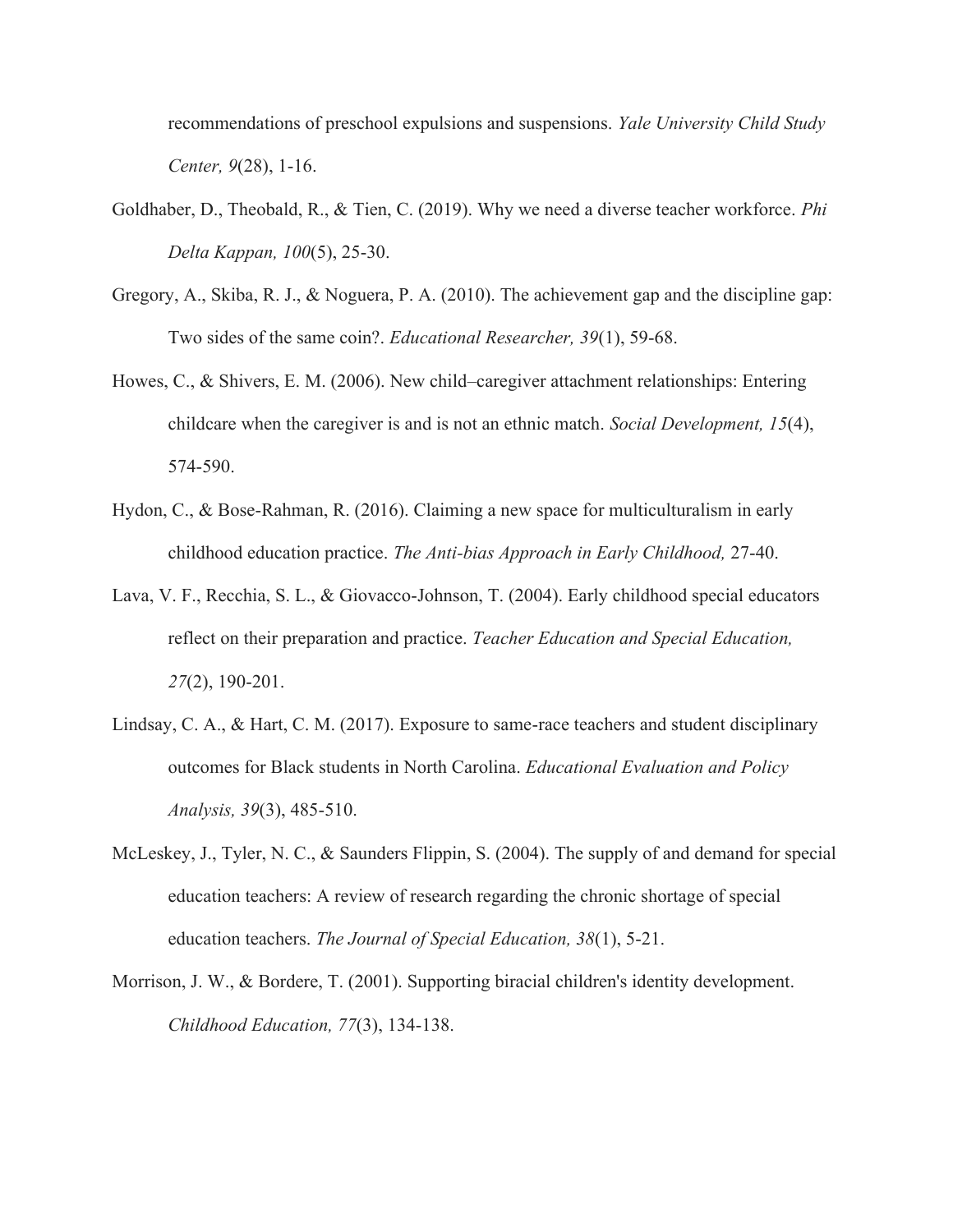- Oh-Young, C., Buchter, J., Krasch, D., Chiappe, J., Ai, J., Silver, S., ... & Nguyen, N. N. (2022). Diversifying the workforce: Increasing the number of Asian Americans in early childhood education. *YC Young Children, 77*(1), 52-59.
- Patton, J. M., Williams, B. T., Floyd, L. O., & Cobb, T. R. (2003). Recruiting and retaining culturally and linguistically diverse teachers in special education: Models for successful personnel preparation. *Teacher Education and Special Education, 26*(4), 288-303.
- $Qi, Y, \&$  Campbell, M. (2022). Encouraging diversity in the early childhood education and care workforce. *Australasian Journal of Early Childhood*, 18369391221104353.
- Recchia, S. L., & Puig, V. I. (2011). Challenges and inspirations: Student teachers' experiences in early childhood special education classrooms. *Teacher Education and Special Education, 34*(2), 133-151.
- Redding, C. (2019). A teacher like me: A review of the effect of student–teacher racial/ethnic matching on teacher perceptions of students and student academic and behavioral outcomes. *Review of Educational Research, 89*(4), 499-535.
- Simms, L., Rusher, M., Andrews, J. F., & Coryell, J. (2008). Apartheid in deaf education: Examining workforce diversity. *American Annals of the Deaf, 153*(4), 384-395.
- Tyler, N. C., Yzquierdo, Z., Lopez-Reyna, N., & Saunders Flippin, S. (2004). Cultural and linguistic diversity and the special education workforce: A critical overview. *The Journal of Special Education, 38*(1), 22-38.
- U.S. Department of Education (USDE). (2016). The State of Racial Diversity in the Educator Workforce. [Report]. Retrieved from https://www2.ed.gov/rschstat/eval/highered/racialdiversity/state-racial-diversity-workforce.pdf